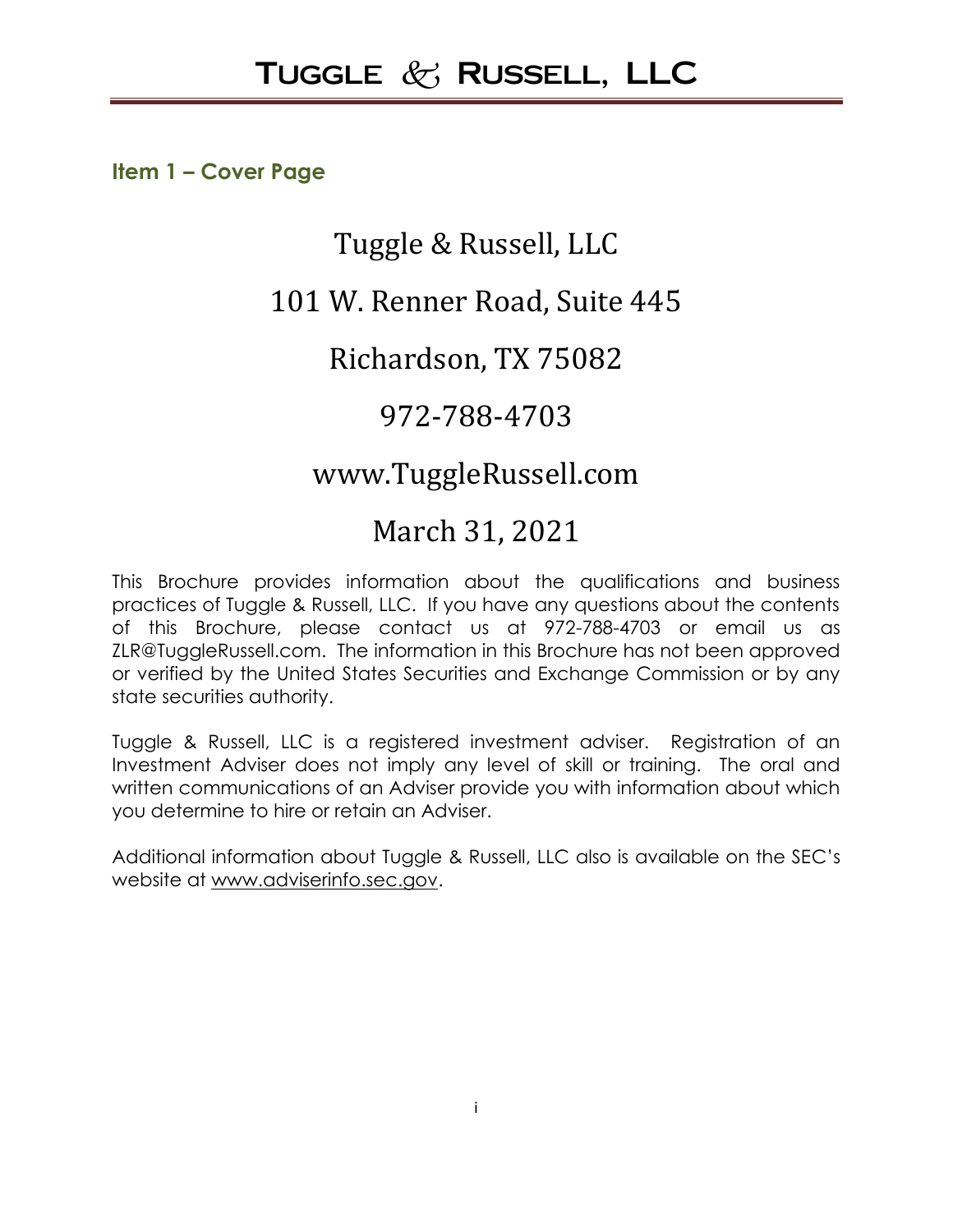#### **Item 2 – Material Changes**

On July 28, 2010, the United State Securities and Exchange Commission published "Amendments to Form ADV" which amends the disclosure document that we provide to clients as required by SEC Rules. The last update of our Brochure issued under these guidelines was dated October 9, 2020.

This Brochure dated March 31, 2021 shows no material changes since the previous filing dated October 9, 2020.

Pursuant to new SEC Rules, we will ensure that you receive a summary of any material changes to this and subsequent Brochures within 120 days of the close of our business' fiscal year. We will further provide you with a new Brochure as necessary based on changes or new information, at any time, without charge. Currently, our Brochure may be obtained free of charge by contacting Lois Russell at 972-788-4703 or ZLR@TuggleRussell.com.

Additional information about Tuggle & Russell, LLC is also available via the SEC's web site [www.adviserinfo.sec.gov](http://www.adviserinfo.sec.gov/). The SEC's web site also provides information about any persons affiliated with Tuggle & Russell, LLC who are registered, or are required to be registered, as investment adviser representatives of Tuggle & Russell, LLC. Zeta Lois Russell is a registered investment adviser representative of Tuggle & Russell, LLC.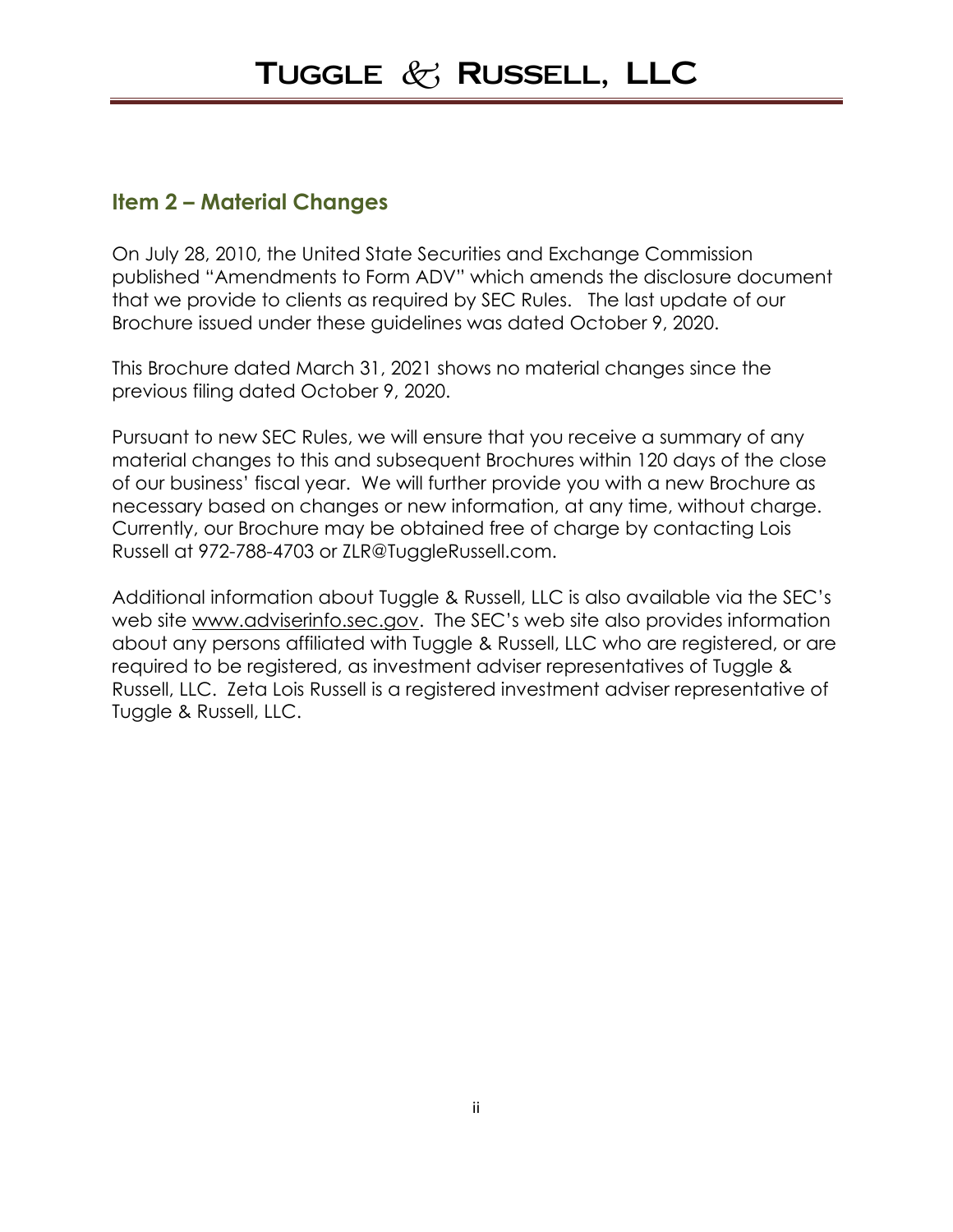# **Item 3 - Table of Contents**

| Item 6 - Performance-Based Fees and Side-By-Side Management  4         |
|------------------------------------------------------------------------|
|                                                                        |
| Item 8 - Methods of Analysis, Investment Strategies and Risk of Loss 4 |
|                                                                        |
|                                                                        |
|                                                                        |
|                                                                        |
|                                                                        |
|                                                                        |
|                                                                        |
|                                                                        |
|                                                                        |
|                                                                        |
|                                                                        |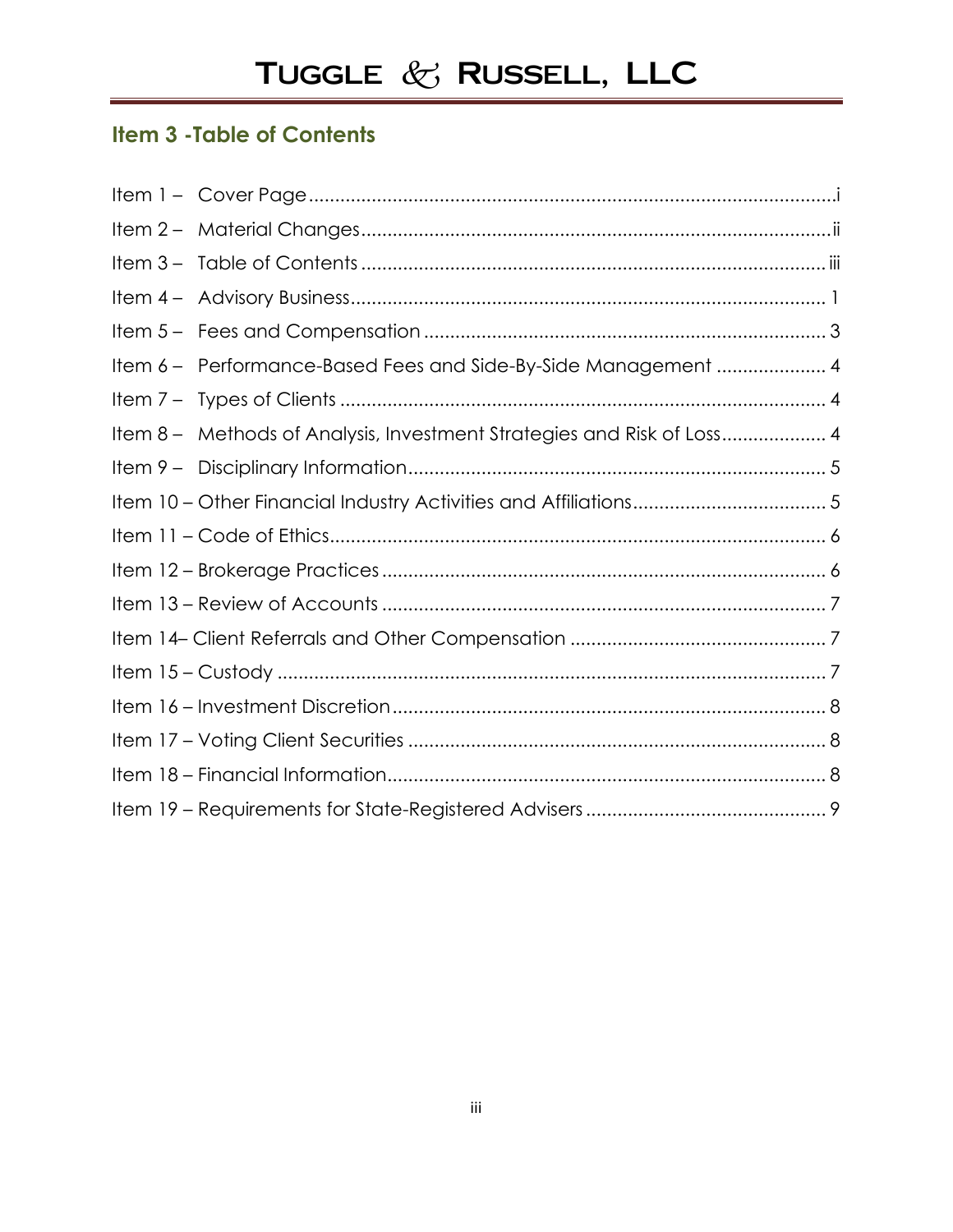### **Item 4 – Advisory Business**

Tuggle & Russell, LLC was formed on September 5, 2003 and is registered with the State of Texas as a Registered Investment Adviser.

The function of Tuggle & Russell, LLC is to provide investment management services and financial advice to individuals, trusts, estates, small companies and small company retirement plans.

#### **INVESTMENT MANAGEMENT**

As of December 31, 2020, Tuggle & Russell, LLC managed \$14,057,231 in client assets. All assets managed by Tuggle & Russell, LLC are on a discretionary basis. "Discretionary basis" means that the client has given Tuggle & Russell, LLC permission to choose the investments, the price and when to buy or sell the investment. However, clients who wish to be consulted before the purchase or sale of any investments are contacted before the trades are made.

The investment strategy for each account is specifically tailored to meet the particular goals and risk tolerances of the account owner. Clients may impose restrictions on investing in certain securities or types of securities.

Tuggle & Russell, LLC, may on occasion recommend McElhenny Sheffield Capital Management as a sub-advisor on particular accounts. Tuggle & Russell, LLC has the discretion to hire/fire/change all third-party managers.

The scope of services for Investment Management includes:

- Buying and selling suitable investments consistent with the client's goals
- Making tax conscious investments and transactions when applicable
- When appropriate, selling covered calls, and occasionally puts, with the intent to generate regular cash flow
- Regular monitoring of investments
- Preparing Quarterly Reports which disclose the activity (including fees), performance of the account for various time periods and contain a letter with observations and recommendations specific to the client's account
- Periodic client meetings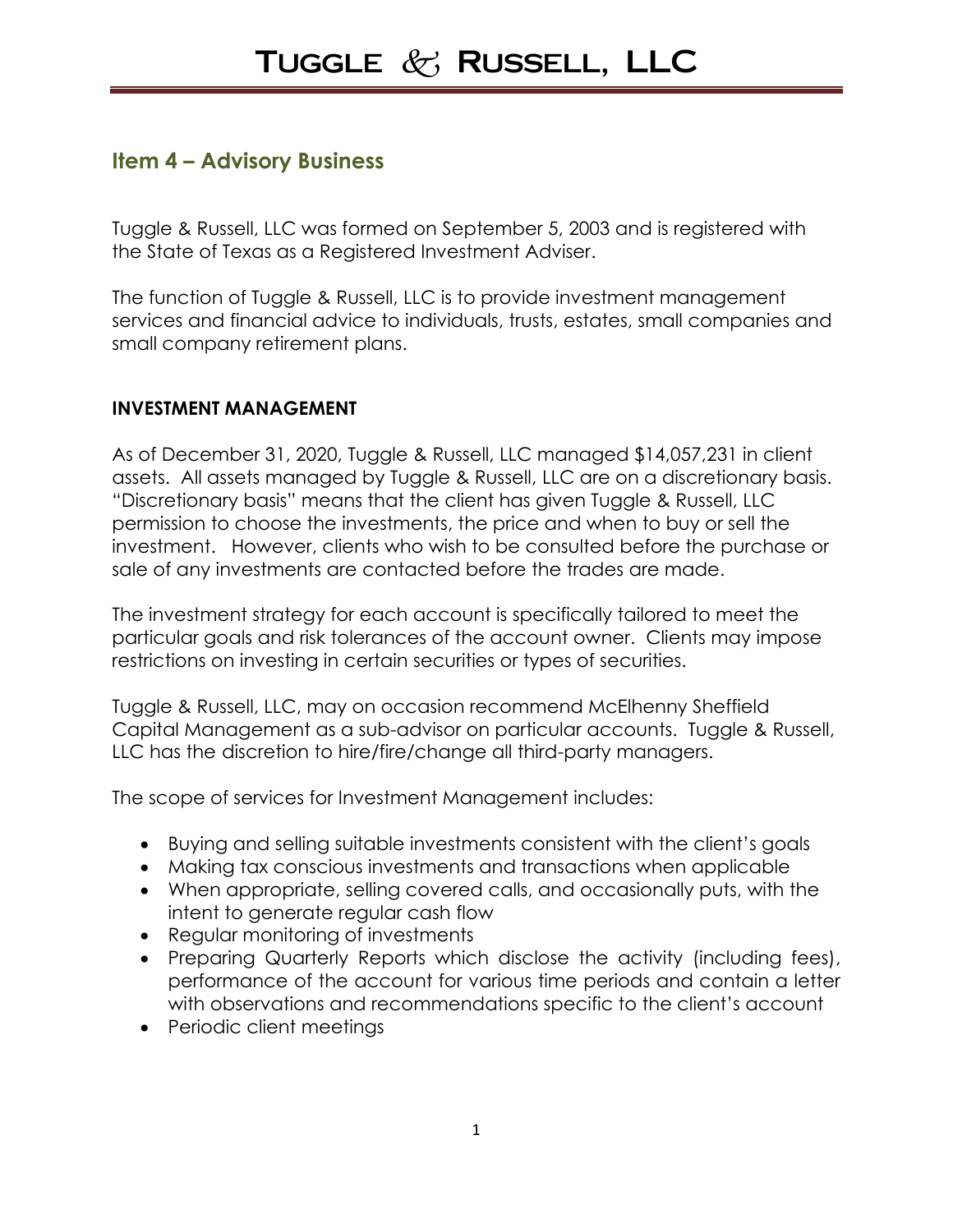#### **FINANCIAL ADVICE**

Financial advice is offered for various reasons, which include but are not limited to:

- Strategic Financial Planning
- Review of a specific financial issue
- Consultation before major financial decisions
- Facilitation of family financial meetings
- Assistance organizing financial records
- Advising during critical life events
- Tax and estate planning consultation
- Insurance coverage review
- Comprehensive review of financial matters and related important documents

#### **TAX PREPARATION AND CONSULTATION**

Tuggle & Russell, LLC will prepare tax returns and provide tax advice for those investment advisory and financial advice clients who desire such services. The primary business of Tuggle & Russell, LLC is not tax preparation. Clients are not required to use Tuggle & Russell, LLC to prepare their tax returns in order to receive investment management or other financial advice.

#### **EDUCATIONAL PRESENTATIONS**

Tuggle & Russell, LLC is available to offer educational presentations on a variety of subjects to clients and the public. These are provided at no charge.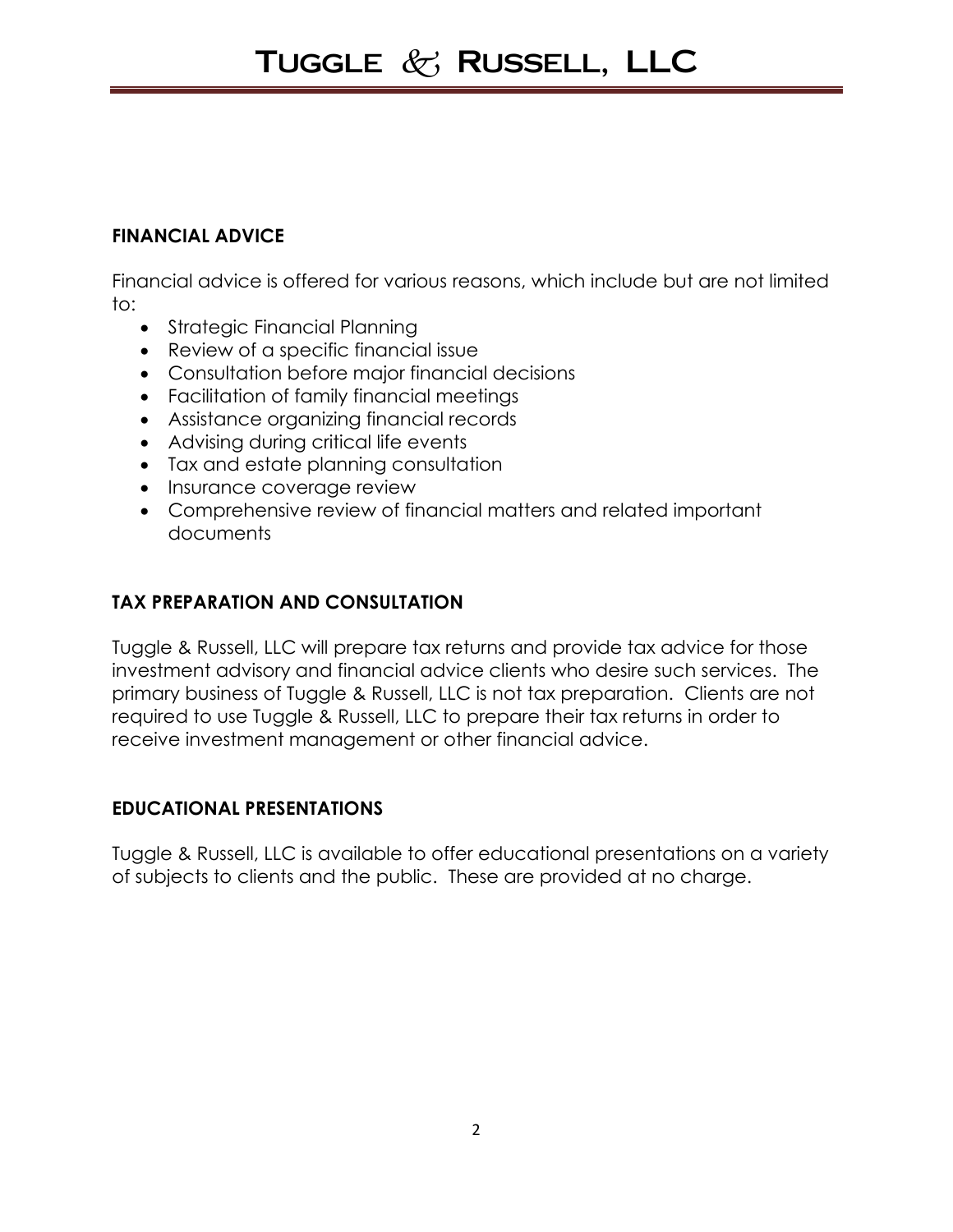## **Item 5 – Fees and Compensation**

All fees are subject to negotiation.

#### **OUR FEE STRUCTURE FOR INVESTMENT MANAGEMENT SERVICES**

The specific manner in which fees are calculated by Tuggle & Russell, LLC is established in the client's written Management Agreement with Tuggle & Russell,  $H C$ .

Management of investments is based on a percentage of the value of assets under management, ranging from 1/2% to 2% per annum, subject to negotiation with the client, billed quarterly in advance. A flat fee may be negotiated with the client. Termination of the agreement can be made by either party with 30 days notice. If termination is initiated by Tuggle & Russell, LLC, refund of management fee is made pro rata for the remainder of the quarter after the 30 day period. If termination is initiated by the Client, the remainder of fees are nonrefundable and serve to reimburse Tuggle & Russell, LLC for effort and time in closing the contract and account.

A fixed annual fee ranging between \$15-\$200 may be charged to clients with assets under management of less than \$25,000 rather than being charged a percentage of assets under management. Such arrangements are negotiated with the client and clearly noted in the Management Agreement.

Client may elect to be billed directly for fees or may authorize Tuggle & Russell, LLC to instruct the Custodian to transfer fees from client account to Tuggle & Russell, LLC's account.

#### **OUR FEE STRUCTURE FOR FINANCIAL ADVICE, TAX PREPARATION AND TAX ADVICE**

Hourly Charges: Financial advice for clients who do not have assets under management are based on an hourly rate, subject to negotiation with the client, with the minimum hourly rate generally being \$150.

Fixed Fees: For financial planning and reviews, clients will be charged a fee ranging from \$200-\$10,000, depending on the complexity, scope and time requirements, subject to negotiation with the client prior to beginning the plan and/or review.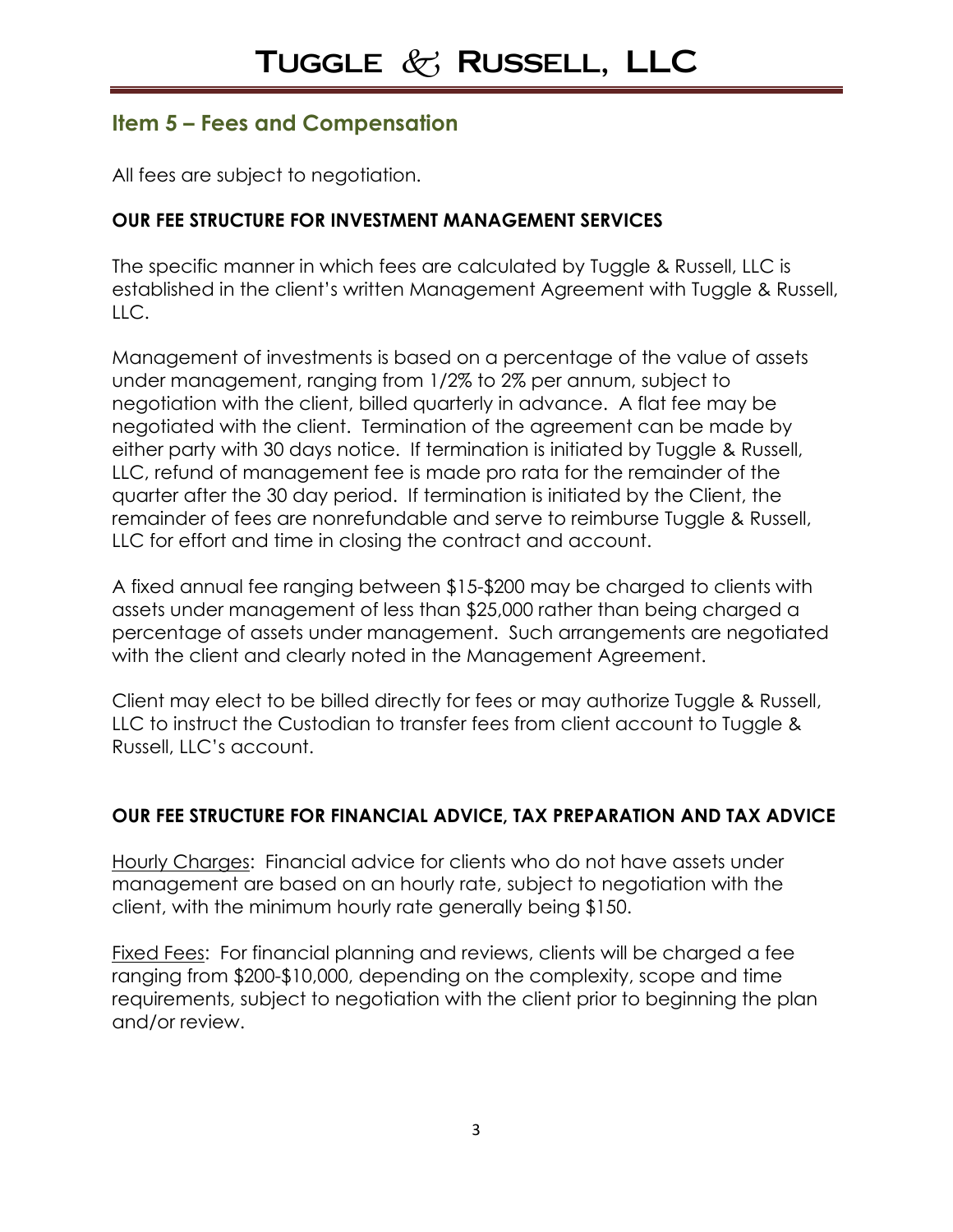#### **OTHER FEES CLIENTS MAY INCUR**

Tuggle & Russell, LLC's fees are exclusive of any custodial brokerage transaction fees, and other account- related fees which shall be incurred by the client such wire fees, check printing fees, or fees for special services provided by the custodial brokerage firm.

Mutual funds and exchange traded funds also charge internal management fees, which are disclosed in a fund's prospectus. Such charges, fees and commissions are exclusive of and in addition to Tuggle & Russell, LLC's fee, and Tuggle & Russell, LLC does not receive any portion of these commissions, fees, and costs.

### **Item 6 – Performance-Based Fees and Side-By-Side Management**

Tuggle & Russell, LLC does not charge any performance-based fees, which are fees based on a share of capital gains on or capital appreciation of the assets of a client.

### **Item 7 – Types of Clients**

Tuggle & Russell, LLC provides portfolio management services and financial advice to individuals, high net worth individuals, trusts, estates, small businesses and small company retirement plans. There is no minimum account size.

### **Item 8 – Methods of Analysis, Investment Strategies and Risk of Loss**

#### **METHODS OF ANALYSIS**

Tuggle & Russell, LLC uses both technical and fundamental approaches to analyze securities. A technical approach means that we look at historical prices and other trading patterns to assess future performance. A fundamental approach analyzes the business financial data of a company and industry trends to determine the "intrinsic" or true value of the security in order to know whether the current stock price is above or below its true value.

There are numerous resources that provide professional technical and fundamental analysis. Tuggle & Russell, LLC accesses many of these resources on a regular basis.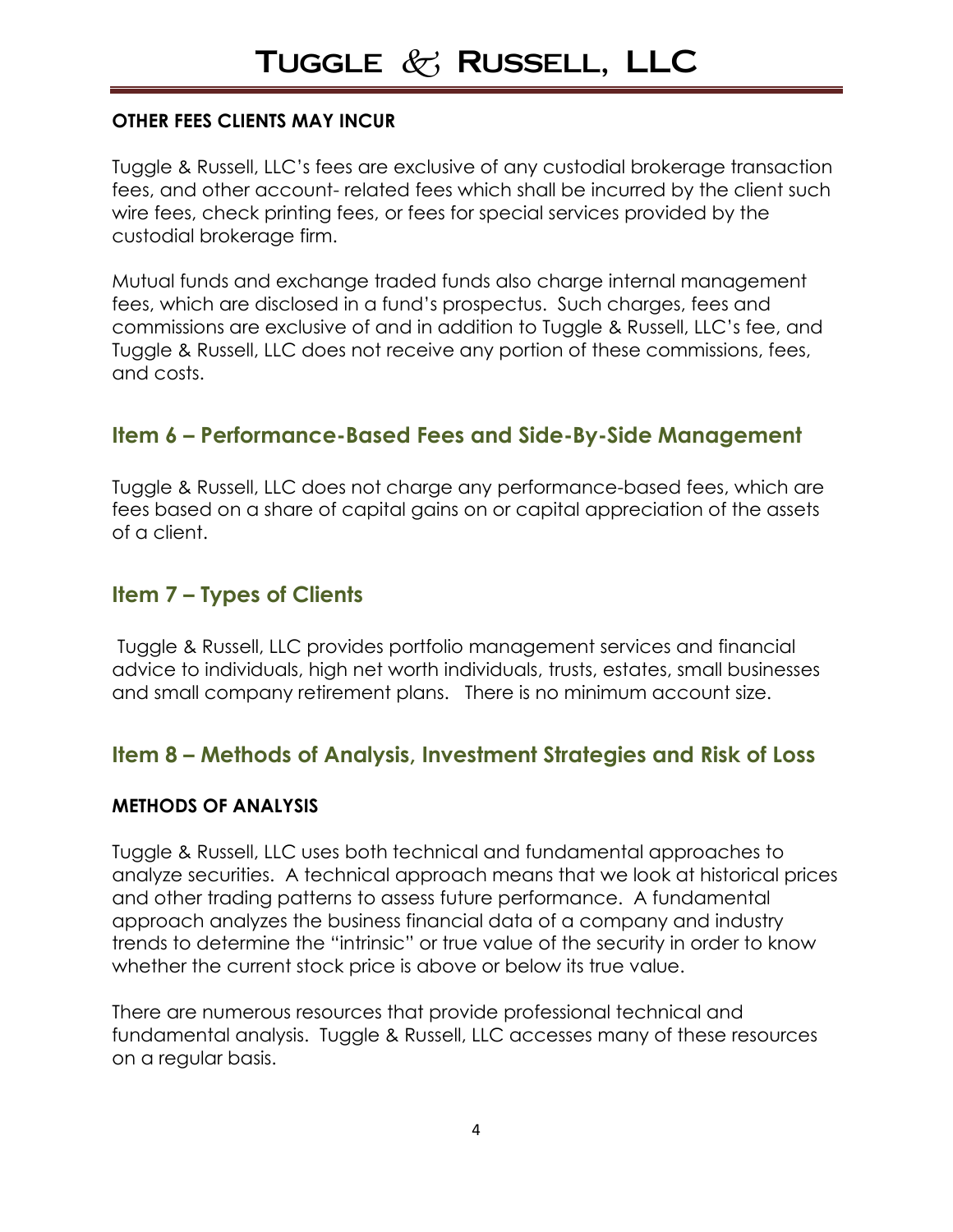#### **INVESTMENT STRATEGIES**

Tuggle & Russell, LLC emphasizes the importance of cash income into accounts to help offset potentially stagnant or downward price movement. Cash income can be earned in the form of interest, dividends, royalty income and or covered call income.

Tuggle & Russell, LLC does not engage in short selling stocks; all positions are "long" meaning that the stock is owned outright. In general, we hold an "investor" mindset rather than a "trader" mindset, meaning that investment choices are made with the long term in mind; however, as market situations change we will make trades with the best interest of the Client in mind. Tuggle & Russell, LLC may also use a sub-advisor to implement specific trading strategies that align with a Client's financial goals.

#### **RISK OF LOSS**

Investing in securities involves risk of loss. Even in investment accounts where utmost care is given to minimize risk, loss may occur. Tuggle & Russell, LLC strives to choose investments that are in harmony with the amount of risk a client is willing to take. If Clients do not want to bear any risk to their principal at all, we recommend they invest their money in FDIC insured bank instruments.

#### **Item 9 – Disciplinary Information**

Registered investment advisers are required to disclose all material facts regarding any legal or disciplinary events that would be material to your evaluation of Tuggle & Russell, LLC or the integrity of Tuggle & Russell, LLC's management. Tuggle & Russell, LLC has not been the subject of any legal or disciplinary events, nor are any events pending.

#### **Item 10 – Other Financial Industry Activities and Affiliations**

Tuggle & Russell, LLC is an independent Registered Investment Adviser with limited Power of Attorney from clients. TD Ameritrade is the custodian of the accounts.

Lois Russell is licensed to sell annuities, life and health insurance. If Tuggle & Russell, LLC determines that a Client needs an insurance product to meet a financial planning need, we may suggest an outside agent whom we know and trust. The Client is not required to use the suggested outside agent. If Mrs. Russell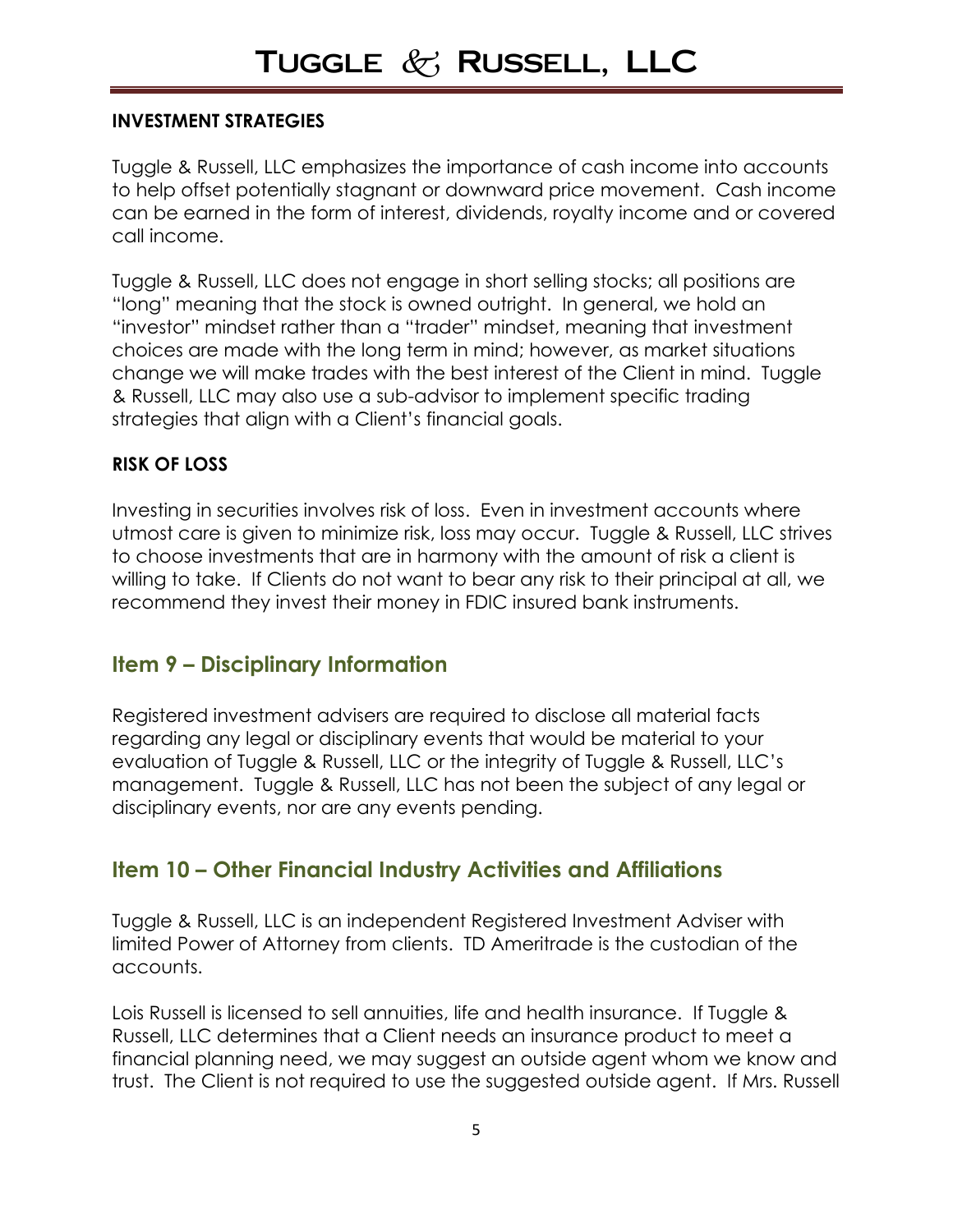is eligible to receive or share commissions with an outside agent, she will fully disclose such an arrangement to the Client.

### **Item 11 – Code of Ethics**

Tuggle & Russell, LLC has adopted a Code of Ethics for all supervised persons of the firm describing its high standard of business conduct, and fiduciary duty to its clients. The Code of Ethics includes provisions relating to the confidentiality of client information, a prohibition on insider trading, a prohibition of rumor mongering, restrictions on the acceptance of significant gifts and the reporting of certain gifts and business entertainment items, and personal securities trading procedures, among other things. All supervised persons at Tuggle & Russell, LLC must acknowledge the terms of the Code of Ethics annually, or as amended.

Tuggle & Russell, LLC's employees and persons associated with Tuggle & Russell, LLC are required to follow Tuggle & Russell, LLC's Code of Ethics. Subject to satisfying this policy and applicable laws, officers, directors and employees of Tuggle & Russell, LLC and its affiliates may trade for their own accounts in securities which are recommended to and/or purchased for Tuggle & Russell, LLC's clients. The Code of Ethics is designed to assure that the personal securities transactions, activities and interests of the employees of Tuggle & Russell, LLC will not interfere with (i) making decisions in the best interest of advisory clients nor (ii) the ability for employees to invest for their own accounts. The Code of Ethics in some circumstances permit employees to invest in the same securities as clients; therefore, there is a possibility that employees might benefit from market activity by a client in a security held by an employee. Employee trading is continually monitored under the Code of Ethics to reasonably prevent conflicts of interest between Tuggle & Russell, LLC and its clients. The volume of trading that occurs by Tuggle & Russell, LLC is not sufficient to affect market prices or trends. No Principal or employee of Tuggle & Russell, LLC owns more than 1% of any publicly traded investment. Tuggle & Russell, LLC's distributes a copy of the Code of Ethics to Investment Management Clients annually.

### **Item 12 – Brokerage Practices**

The sole arrangement for executing trades and holding accounts is with TD Ameritrade, Inc. Clients pay only transaction fees to TD Ameritrade, Inc. and management fees to Tuggle & Russell, LLC. No research by TD Ameritrade, Inc. is performed for specific clients. Tuggle & Russell, LLC receives no incentives or compensation from TD Ameritrade. This particular broker-dealer was chosen because it was appropriately suited to serve smaller Registered Investment Advisers. TD AMERITRADE is obligated to seek the best price available for orders,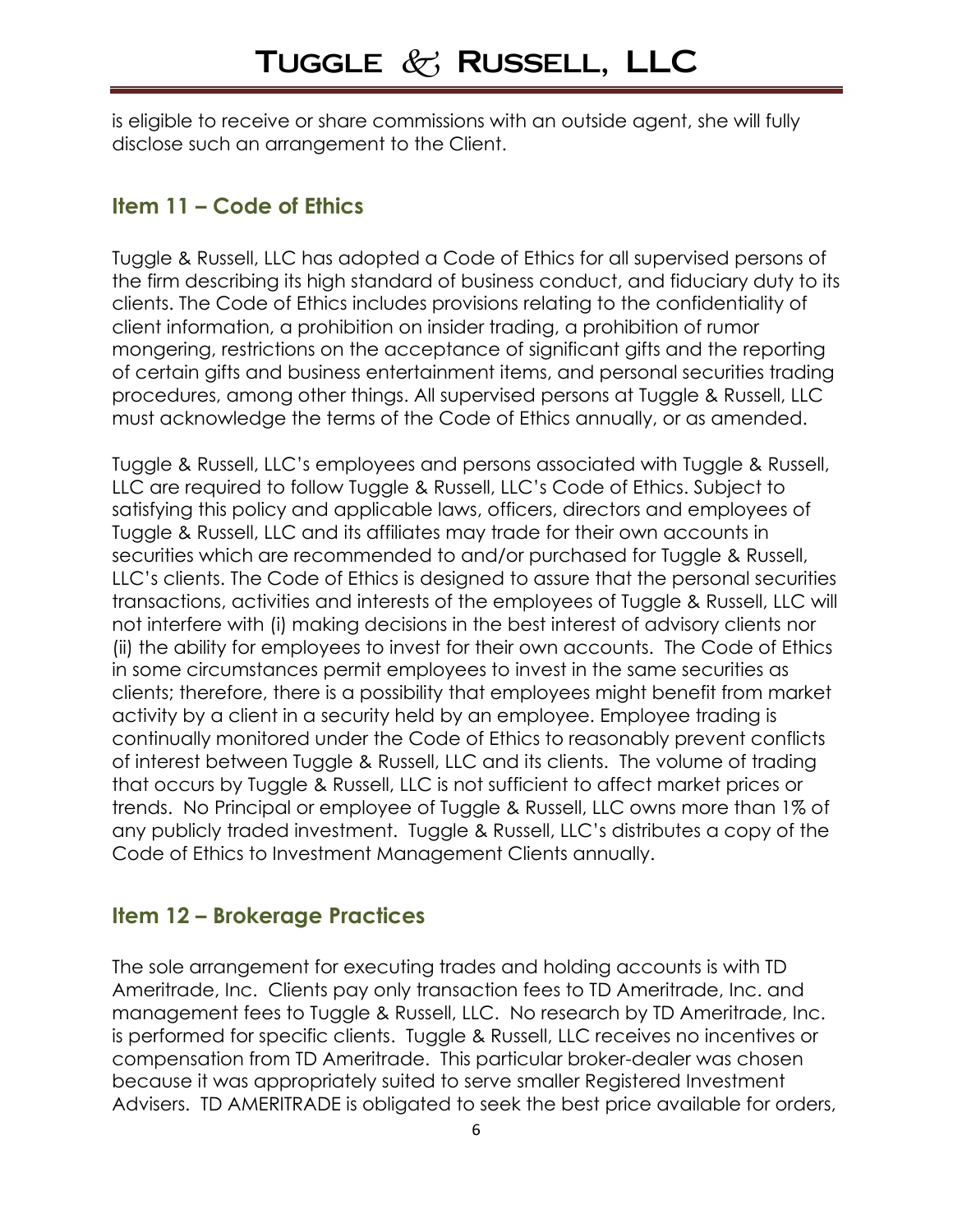taking into consideration current market conditions, such as the NBBO [National Best Bid or Offer], volume and liquidity. Price improvement is not guaranteed and will not occur in all situations. TD AMERITRADE acts as agent. Orders are filled by independent third parties.

It is not the practice of Tuggle & Russell, LLC to aggregate orders since all accounts are tailored individually and not suitable to a "one trade fits all" approach.

## **Item 13 – Review of Accounts**

The advisors at Tuggle & Russell, LLC regularly monitor news and research sources for information possibly affecting investments in Client accounts that may trigger action on the part of the advisor.

Tuggle & Russell, LLC reviews each managed investment account and prepares a written Quarterly Report. The Quarterly Report includes the following documents:

- Cover Letter highlighting important information
- Summary, which gives account performance data for various time periods
- Analysis, which itemizes all transactions including fees in the account for ending quarter.
- Chart, which illustrates the allocation of the account by investment type.
- Invoice, for the upcoming quarter

### **Item 14 – Client Referrals and Other Compensation**

Tuggle & Russell, LLC has no additional arrangements, oral or in writing, with any person or entity that directly or indirectly compensates us for giving advice to Clients. In addition, we do not directly or indirectly compensate any person for client referrals.

## **Item 15 – Custody**

Tuggle & Russell, LLC does not have custody of Client funds other than to draw management fees from the accounts. Clients receive an invoice 7-10 days in advance of the fee withdrawal so that they are aware of the amount and so they may have time to question the amount if they desire. The independent third party custodian does not allow funds to be transferred to any other party based solely on directives from the Advisor. The independent third party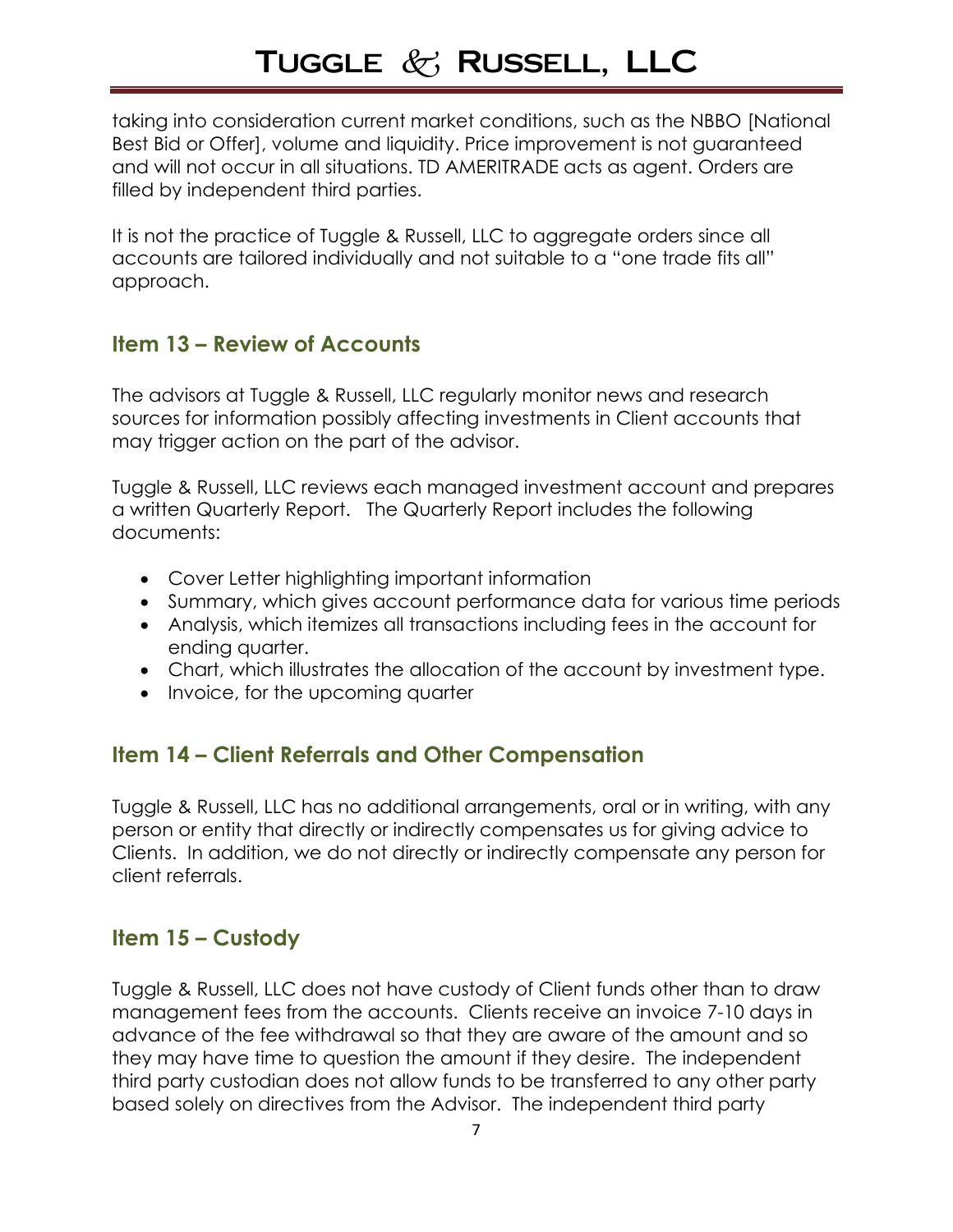custodian will only draw fees from client accounts if the appropriate documents have been signed granting that limited power to Tuggle & Russell.

Clients receive at least quarterly statements from the broker dealer that holds and maintains client's investment assets. Tuggle & Russell, LLC includes statements in each of their client reports urging clients to carefully review such statements and compare such official custodial records to the account statements that Tuggle & Russell, LLC provides.

## **Item 16 – Investment Discretion**

Tuggle & Russell, LLC receives discretionary authority to select the identity and amount of securities to be bought or sold from the client at the outset of an advisory relationship by signing the Management Agreement. In all cases, however, such discretion is to be exercised in a manner consistent with the stated investment objectives for the particular client account.

When selecting securities and determining amounts, Tuggle & Russell, LLC observes the investment policies, limitations and restrictions of the clients for which it advises. Investment guidelines and restrictions must be provided to Tuggle & Russell, LLC in writing.

## **Item 17 – Voting Client Securities**

As a matter of firm policy and practice, Tuggle & Russell, LLC does not have any authority to and does not vote proxies on behalf of advisory clients. Clients retain the responsibility for receiving and voting proxies for any and all securities maintained in client portfolios. Tuggle & Russell, LLC may provide advice to clients regarding the clients' voting of proxies.

## **Item 18 – Financial Information**

Registered investment advisers are required in this Item to provide you with certain financial information or disclosures about Tuggle & Russell, LLC's financial condition. Tuggle & Russell, LLC has no financial commitment that impairs its ability to meet contractual and fiduciary commitments to clients, and has not been the subject of a bankruptcy proceeding.